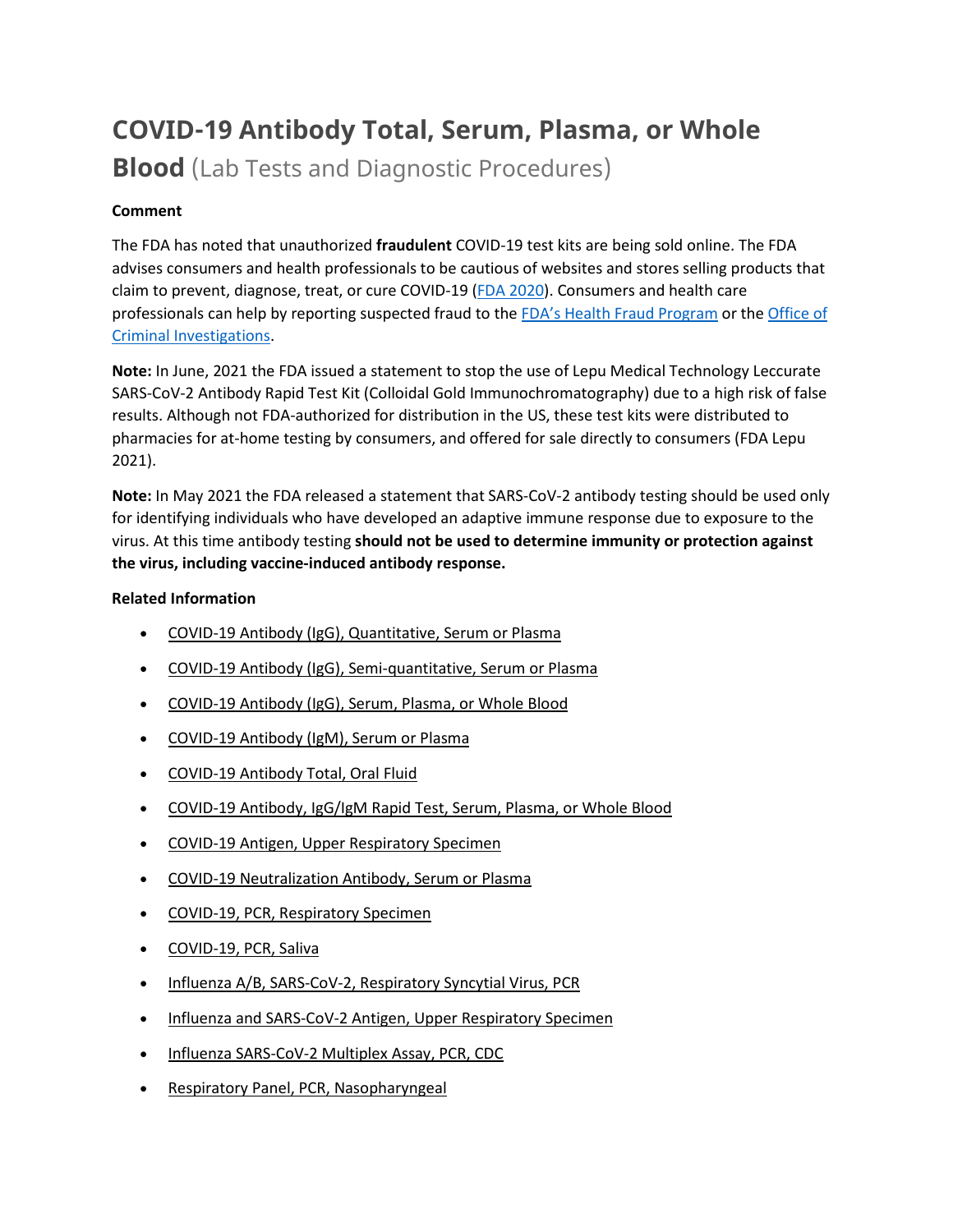## • [T-Detect COVID Test, Whole Blood](https://online.lexi.com/lco/action/doc/retrieve/docid/lthdph/7145964)

#### **Overview**

At the end of 2019, a novel coronavirus was identified as the cause of several cases of pneumonia in Wuhan City, Huber Province, China. Initially linked to a large seafood and animal market suggesting animal-to-human spread, person-to-person transmission was quickly confirmed (Li Q 2020). The virus spread rapidly worldwide and in January 2020, the World Health Organization (WHO) declared the outbreak a "public health emergency of international concern." On March 11, 2020, the WHO publicly characterized COVID-19 as a pandemic. Currently, more than 400 million infections have been confirmed globally in over 200 countries and territories with over 6 million deaths [\(WHO situation rept 2022\)](https://www.who.int/emergencies/diseases/novel-coronavirus-2019/situation-reports).

The novel virus has been named **severe acute respiratory syndrome coronavirus 2 (SARS-CoV-2)** and the disease it causes has been named **coronavirus disease 2019, or COVID-19**. The virus spreads by contact with respiratory fluids (droplets or aerosol) produced when an infected person exhales (eg, breathes, speaks, coughs, sneezes, or sings). These droplet/aerosol particles can be

- inhaled directly into lungs
- directly deposited on exposed mucous membranes (eyes, mouth, nose)
- transferred to mucous membranes by hands contaminated with virus-containing respiratory fluids or by indirectly touching surfaces with virus on them [\(CDC SARS-CoV-2 Transmission 2021\)](https://www.cdc.gov/coronavirus/2019-ncov/science/science-briefs/sars-cov-2-transmission.html)

COVID-19 symptoms typically appear within 2 to 14 days (median of 5 days) of exposure and include **fever, chills, fatigue, cough, shortness of breath, myalgia, recent loss of taste or smell, vomiting or diarrhea, and/or sore throat**. Sickness ranges from a mild respiratory illness to severe disease including respiratory failure, septic shock, or other organ failure. Most fatalities have occurred in patients with underlying comorbidities, with overall global fatalities around 2 to 3 percent [\(WHO](https://www.who.int/emergencies/diseases/novel-coronavirus-2019/situation-reports)  [situation rept 2021\)](https://www.who.int/emergencies/diseases/novel-coronavirus-2019/situation-reports). The CDC currently estimates that about 30% of COVID-19 infections are asymptomatic, and 50% of transmission occurs prior to symptom onset [\(CDC Pandemic Planning 2021\)](https://www.cdc.gov/coronavirus/2019-ncov/hcp/planning-scenarios.html).

Although molecular nucleic acid polymerase chain reaction tests have become the current gold standard method for diagnosis of SARS-CoV-2 infection (see [COVID-19, PCR, Respiratory Specimen\)](https://online.lexi.com/lco/action/search/globalid/869331), there is also a need for antibody assays to assist in identifying infected patients, asymptomatic carriers, and exposed individuals, thus assuring timely treatment of patients, helping to prevent virus transmission, and determining depth of population exposure. The FDA has issued Emergency Use Authorizations (EUA) for the qualitative detection of total antibodies to SARS-CoV-2. These assays are intended for detecting individuals with an adaptive immune response to SARS-CoV-2.

# **Use/Indications**

Aid in the identification of individuals who have been exposed and/or recovered from SARS-CoV-2 infection by identifying an immune response. Antibody assays should **not** be used to diagnose acute SARS-CoV-2 infection. It is recommended to use a viral (nucleic acid or antigen) test to diagnose acute infection [\(CDC 2021 Overview of Testing\)](https://www.cdc.gov/coronavirus/2019-ncov/hcp/testing-overview.html).

• Support diagnosis of COVID-19 illness for patients who present later in infection (≥7 days). Serologic testing should be offered in addition to recommended molecular testing (CDC Interim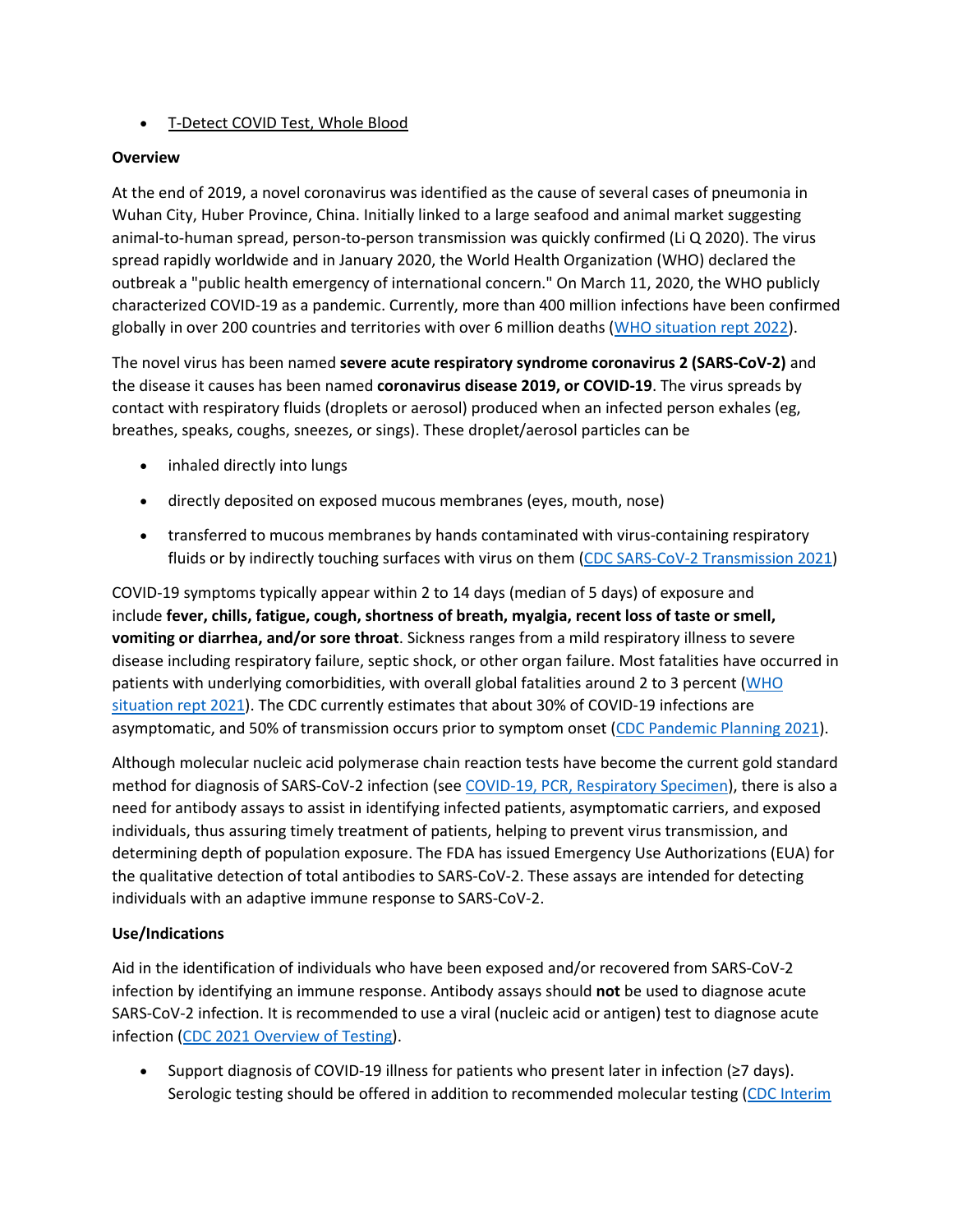[Guidelines 2021\)](https://www.cdc.gov/coronavirus/2019-ncov/hcp/testing-overview.html). During this time period, the sensitivity of nucleic acid detection is decreasing, and the sensitivity of serologic testing is increasing.

- $\circ$  A positive antibody test in a symptomatic patient (with negative viral test) at least 7 days post symptom onset. The CDC recommends proof of seroconversion (ie, two antibody tests, a negative result on initial specimen converting to a positive result on second specimen).
- Assessment of multisystem inflammatory syndrome (in both children and adults) [\(CDC Interim](https://www.cdc.gov/coronavirus/2019-ncov/lab/resources/antibody-tests-guidelines.html)  [Guidelines 2021;](https://www.cdc.gov/coronavirus/2019-ncov/lab/resources/antibody-tests-guidelines.html) [IDSA \[Hanson\] 2020\)](https://www.idsociety.org/practice-guideline/covid-19-guideline-serology/).
- Serosurveillance studies [\(IDSA \[Hanson\] 2020\)](https://www.idsociety.org/practice-guideline/covid-19-guideline-serology/).

IgG and IgM antibodies rise (almost) simultaneously and are detectable 1 to 3 weeks post symptom onset. IgG antibodies persist longer than other antibodies. As the time between infection and antibody testing increases, assays that measure IgG and total antibody may have more sensitivity. When laboratory confirmation is needed for clinical or epidemiological purposes, the [IDSA \[Hanson](https://www.idsociety.org/practice-guideline/covid-19-guideline-serology/)  [2020\]](https://www.idsociety.org/practice-guideline/covid-19-guideline-serology/) recommends IgG antibody or total antibody 3 to 4 weeks after symptom onset to detect evidence of past SARS-CoV-2 infection.

# **Test Includes**

Qualitative detection of total SARS-CoV-2 antibodies. Depending on manufacturer, this may include total IgG and IgM or total IgG, IgM, and IgA antibodies.

## **Contraindications**

Although some individuals (23% to 63%) will develop antibodies within the first week of symptom onset, the IDSA recommends *against* serologic testing during the first two weeks (14 days) following symptom onset due to variable sensitivities and specificities of available assays [\(IDSA \[Hanson 2020\]\)](https://www.idsociety.org/practice-guideline/covid-19-guideline-serology/).

Assessing immunity to COVID-19 following vaccination or assessing the need for vaccination in an unvaccinated person via antibody testing in **not** currently recommend [\(CDC Interim Guidelines 2021\)](https://www.cdc.gov/coronavirus/2019-ncov/lab/resources/antibody-tests-guidelines.html).

Test should **not** be used for screening of donated blood for the purpose of preventing COVID-19 transmission.

#### **Specimen**

Serum, plasma, venous whole blood, or fingerstick whole blood (manufacturer dependent)

# **Container(s)**

• Serum separator tube or red top (no additive) tube

#### **Alternate Container(s)**

- Confer with testing laboratory for appropriate alternate container(s).
- Fingerstick whole blood may be acceptable
- Green top (lithium heparin) tube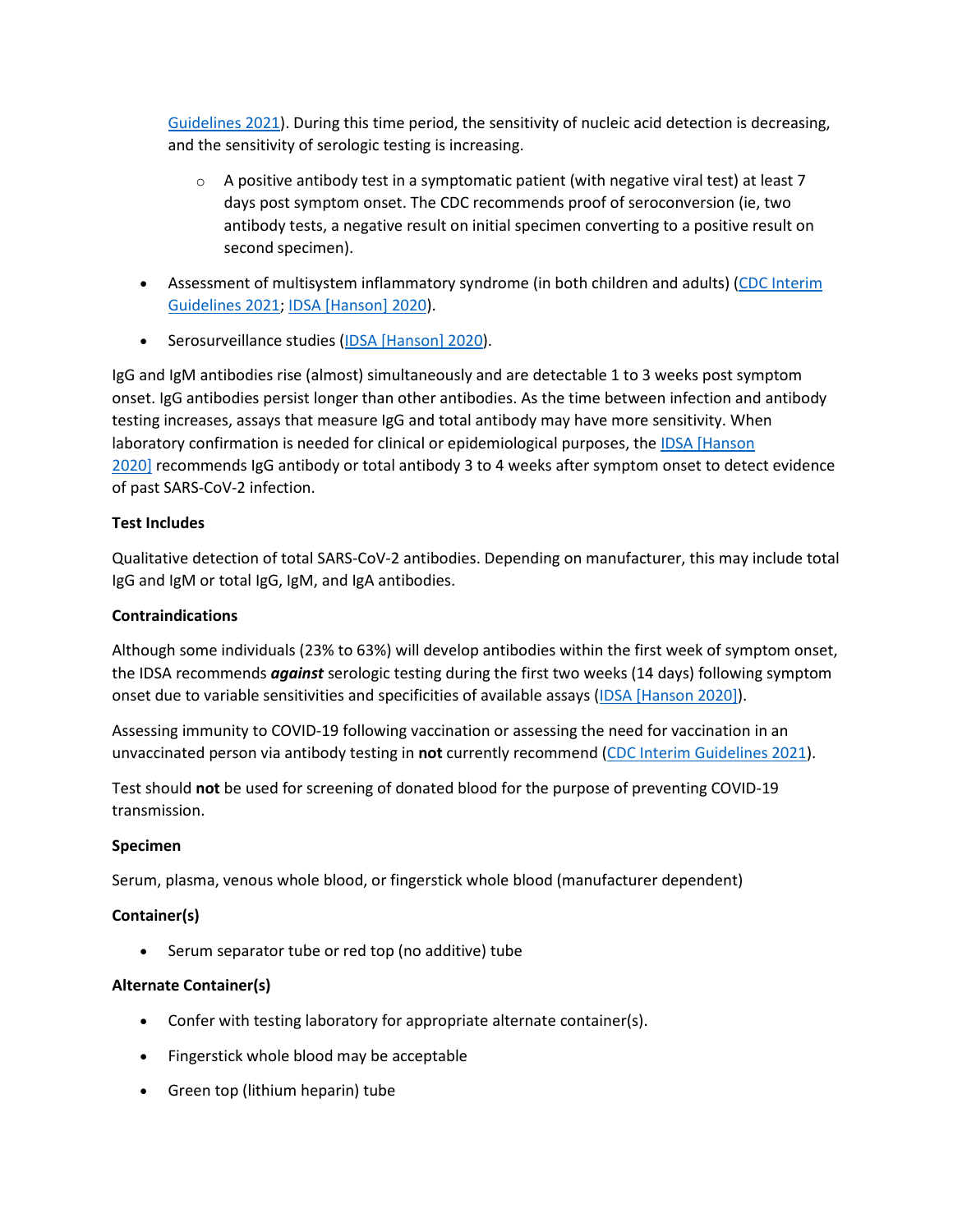- Green top (sodium heparin) tube
- Lavender top (EDTA) tube
- Light blue top (sodium citrate) tube

#### **Volume / Minimum Volume**

Tube filled to capacity or 1 mL blood (0.5 mL serum or plasma)

## **Collection**

Prior to specimen collection, patient identity should be confirmed using two independent identifiers; use of a patient identification arm band or similar system is recommended. Specimen label(s) should include the two independent identifiers and the date of collection. There should be a method to identify the individual collecting the specimen. The specimen container(s) should be labeled in the presence of the patient after specimen is collected. Container(s) should **not** be prelabeled. Use computer-generated label(s), if available, to avoid transcription errors.

Routine venipuncture, using appropriate personal protective equipment; transport to laboratory immediately.

#### **Processing and Storage**

- Allow serum separator tube or red top (no additive) tube to clot completely at room temperature. Centrifuge clotted or anticoagulated specimen within 2 hours of collection and transfer serum or plasma into clean, plastic vial and refrigerate or freeze.
- Refer to manufacturer instructions.
- Whole blood specimen should be tested immediately.

#### **Stability**

- Room temperature: 8-72 hours (manufacturer dependent)
- Refrigerated: 2-7 days (manufacturer dependent)
- Frozen for longer storage: Not established to 1 month

#### **Causes for Rejection**

Incorrect specimen, follow manufacturer instructions.

#### **Methodology**

Microsphere Immunoassay (MIA) measured by fluorescence; Lateral Flow (LF); Enzyme-linked Immunosorbent Assay (ELISA) with chromogenic or electrochemiluminescence detection

#### **Normal Values/Findings**

Negative or nonreactive

All positives must be reported to local/state health departments.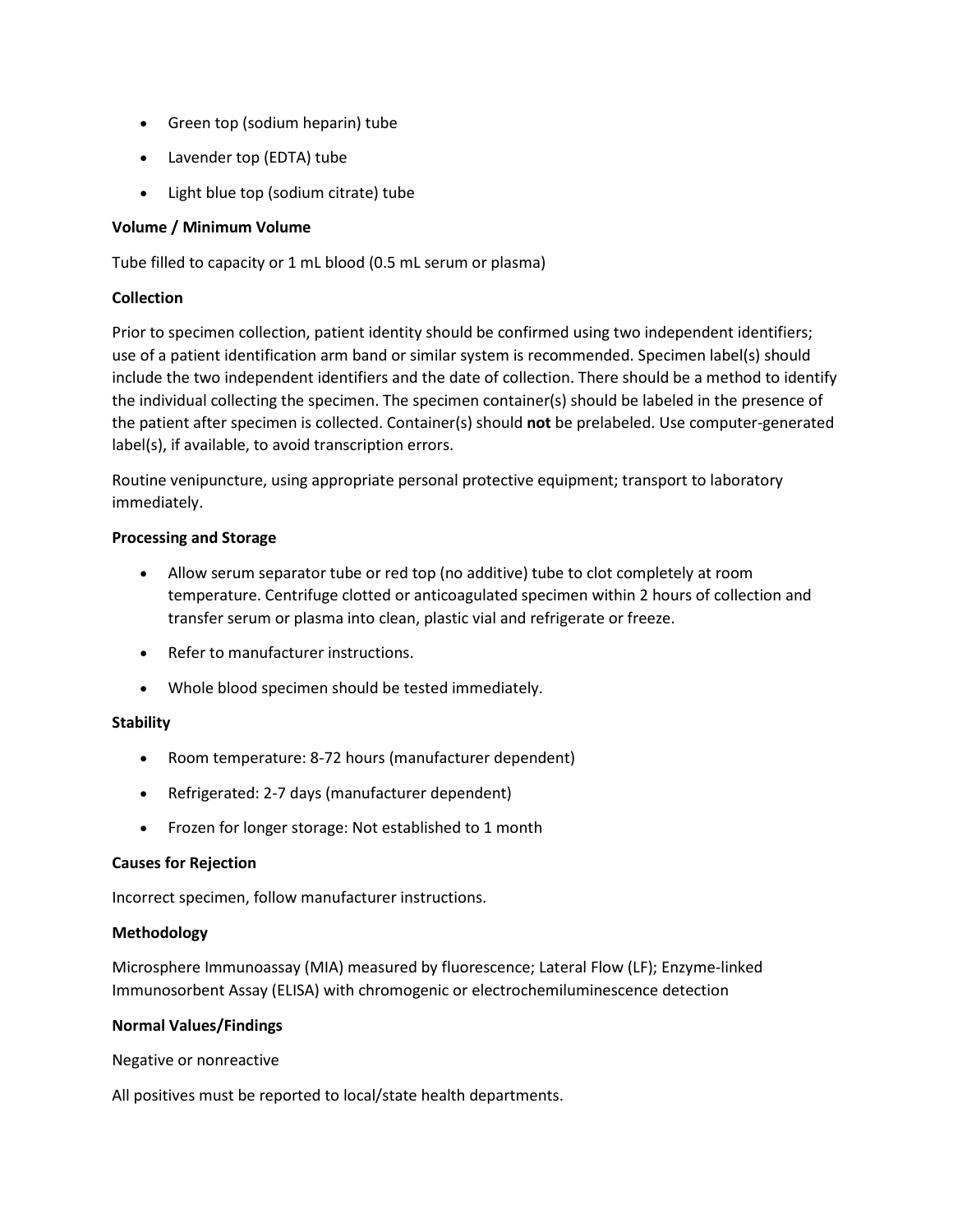#### **Interpretative Information**

Results from antibody testing should not be used as the sole basis to diagnose or rule out SARS-CoV-2 infection. Results should be used in conjunction with other data including symptoms, results of other tests, and clinical impression.

- A positive test indicates detection of antibodies to SARS-CoV-2 and is consistent with a recent or previous SARS-CoV-2 infection.
- A negative result suggests absence of detectable antibodies to SARS-CoV-2, however, this does not preclude SARS-CoV-2 infection and should not be the sole basis for patient management decisions. A negative result can occur if antibody level is below the assay limit of detection, or if antibodies are not present during disease stage in which the sample was collected (eg, too early in the infection cycle [prior to IgG seroconversion] or due to a decline in titer over time). For patients who have been in contact with known infected individuals, have been in areas with high prevalence of active infection, or are experiencing symptoms consistent with COVID-19, a molecular diagnostic test is necessary to rule out infection.
- It is important to note, as very little is known about protective immunity of SARS-CoV-2 antibodies, serology results should **not** be used to establish immunity, make staffing decisions or decisions regarding the need for personal protective equipment.

#### **Limitations**

- In patients tested too early during infection, antibody levels may be below level of detection despite active infection, thus yielding false-negative results.
- Immunocompromised patients may have a delayed antibody response to COVID-19 and produce levels of antibody below the assay level of detection.
- Viral amino acid mutations in the epitope recognized by the antibody utilized in the test can cause false negative results (Vitros 2020).
- False-positive results due to cross-reactivity may occur with other coronaviruses including common cold coronaviruses (HKU1, NL63, OC43, 229E), and SARS-CoV-1 and MERS-CoV (Platelia 2020; Dimension 2020).
- A positive result may not indicate previous SARS-CoV-2 infection. Clinical history and local disease prevalence should be considered in assessing the need for a second, but different antibody test to confirm immune response.
- The presence of heterophilic antibodies in patient specimen can interfere with immunoassay (Vitros 2020).
- Presence of biotin can interfere with assays that use biotinylated reagents (FDA New York 2020)
- Gross hemolysis (QIAreach 2021)

#### **Diagnostic Role**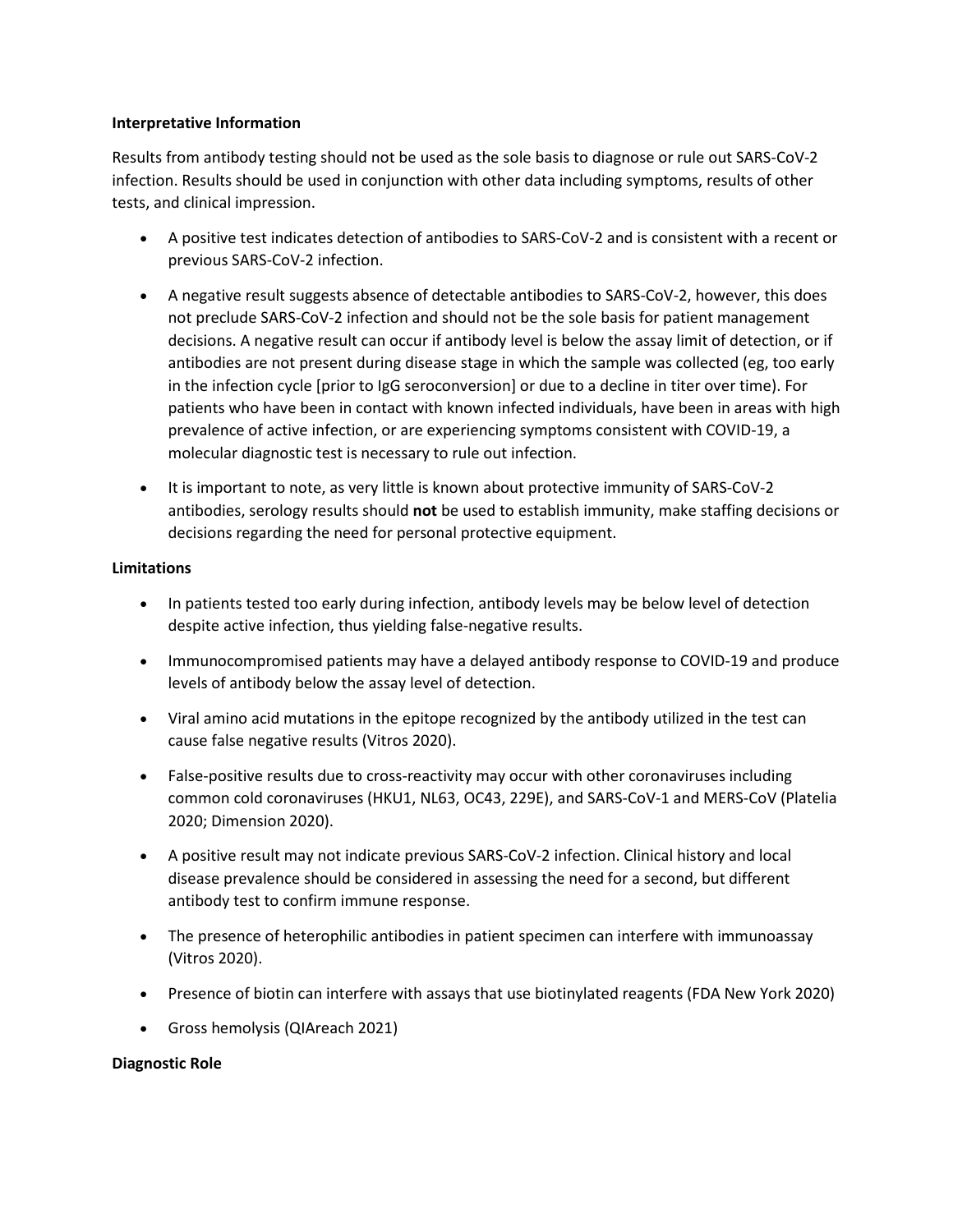Current antibody testing can help identify patients who previously had SARS-CoV-2 infection as well as patients with current infection who have had symptoms for several days to weeks. However, due to variability in detectable antibody levels in early stage disease, there is limited utility for diagnosis of acute infection with antibody testing.

Thus far, serologic correlates of protective immunity are not fully understood, but current evidence indicates that production of antibodies following SARS-CoV-2 infection confers some portion of immunity to reinfection for at least three to six months [\(CDC Interim Guidelines 2021;](https://www.cdc.gov/coronavirus/2019-ncov/lab/resources/antibody-tests-guidelines.html) Lumley 2021; Hall 2020). The robustness and durability of natural-infection immunity, how it compares to vaccine-induced immunity, and the impact of emerging viral variants are currently unknown and under study.

Because SARS-CoV-2 infection can be asymptomatic or minimally symptomatic, the official tally of actual infections is probably substantially underestimated. Large-scale serologic screening with validated tests may be able to provide a better measure of disease activity.

## **Laboratory/Diagnostic Pearls**

- Antibodies to SARS-CoV-2, typically detected 1 to 3 weeks post symptom onset, have been reported in patients with mild and severe disease. The antibody response is more robust (higher titers and longer persistence) in those with severe disease (Rijkers 2020). How long the antibodies persist after infection is unknown but they appear to persist for several months in most (Dan 2021).
- Studies indicate SARS-CoV-2 may persist on surfaces for a few hours up to several days dependent on conditions (eg, type of surface, temperature or humidity of the environment). Warmer temperatures and exposure to sunlight reduces viral survival time [\(CDC Environment](https://www.cdc.gov/coronavirus/2019-ncov/community/pdf/reopening_america_guidance.pdf)  [2020\)](https://www.cdc.gov/coronavirus/2019-ncov/community/pdf/reopening_america_guidance.pdf).

#### **Additional Information**

The major antigenic targets of SARS-CoV-2 virus that induce antibody response are:

- 1. Spike glycoprotein (S) which is responsible for receptor binding and membrane fusion for viral entry into the host cell.
- 2. Nucleocapsid phosphoprotein (N), an immunodominant antigen (or protein) of the CoV family that interacts with RNA.

For more information, interim guidance has been issued by the United States [CDC](https://www.cdc.gov/coronavirus/2019-ncov/index.html) and the World Health [Organization.](https://www.who.int/emergencies/diseases/novel-coronavirus-2019)

See: [Interim Guidelines for COVID-19 Antibody Testing](https://www.cdc.gov/coronavirus/2019-ncov/lab/resources/antibody-tests-guidelines.html)

See: [Guidance for Healthcare Workers about COVID-19 \(SARS-CoV-2\) Testing](https://www.cdc.gov/coronavirus/2019-ncov/hcp/testing.html)

See: [Information for Laboratories](https://www.cdc.gov/coronavirus/2019-ncov/lab/index.html?CDC_AA_refVal=https%3A%2F%2Fwww.cdc.gov%2Fcoronavirus%2F2019-ncov%2Fguidance-laboratories.html)

See: [Interim Laboratory Biosafety Guidelines for Handling and Processing Specimens Associated with](https://www.cdc.gov/coronavirus/2019-ncov/lab/lab-biosafety-guidelines.html?CDC_AA_refVal=https%3A%2F%2Fwww.cdc.gov%2Fcoronavirus%2F2019-ncov%2Flab-biosafety-guidelines.html)  [Coronavirus Disease 2019 \(COVID-19\)](https://www.cdc.gov/coronavirus/2019-ncov/lab/lab-biosafety-guidelines.html?CDC_AA_refVal=https%3A%2F%2Fwww.cdc.gov%2Fcoronavirus%2F2019-ncov%2Flab-biosafety-guidelines.html)

See: FDA [Emergency Use Authorizations](https://www.fda.gov/emergency-preparedness-and-response/mcm-legal-regulatory-and-policy-framework/emergency-use-authorization)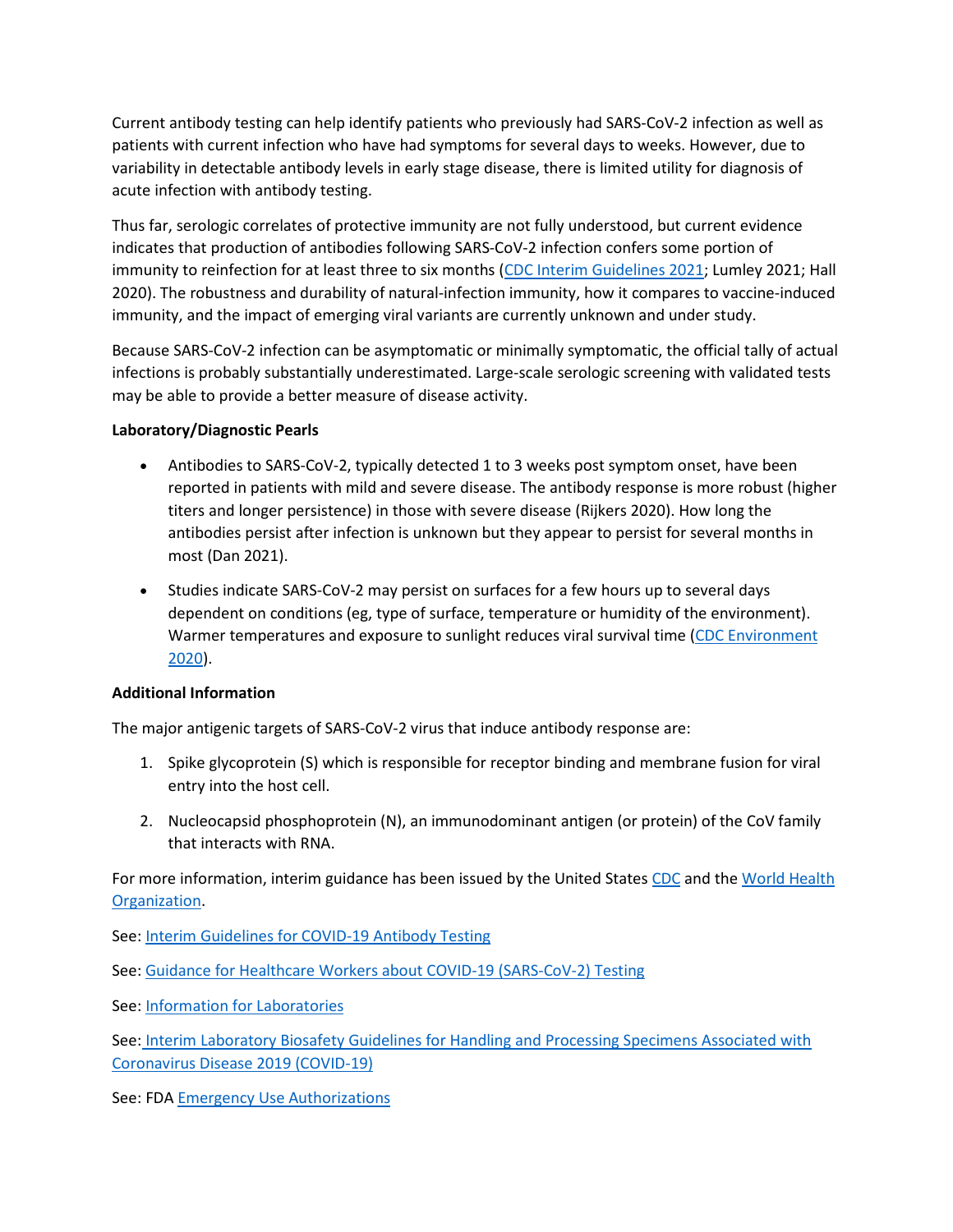#### **Index Terms**

COVID Antibody Test; COVID-19 Antibodies; COVID-19 Antibody Test; SARS-CoV-2 Antibodies; Total Antibodies, COVID-19

#### **Applies to**

ADVIA Centaur SARS-CoV-2 Total (COV2T), Siemens; Atellica IM SARS-CoV-2 Total (COV2T), Siemens; COVID-19 ELISA pan-Ig Antibody Test, University of Arizona; cPass SARS-CoV-2 Neutralization Antibody Detection Kit, Genscript; Dimension EXL SARS-CoV-2 Total antibody assay (CV2T), Siemens; Dimension Vista SARS-CoV-2 Total antibody assay (COV2T), Siemens; Elecsys Anti-SARS-CoV-2 S, Roche; Elecsys Anti-SARS-CoV-2, Roche; FREND COVID-19 total Ab, NanoEntek America, Inc.; Maverick SARS-CoV-2 Multi-Antigen Serology Panel v2, Genalyte Inc.; MosaiQ COVID-19 Antibody Magazine, Quotient Suisse SA; New York SARS-CoV Microsphere Immunoassay for Antibody Detection, Wadsworth Center; OmniPATH COVID-19 Total Antibody ELISA Test, Thermo Fischer Scientific; Pandemic; Platelia SARS-CoV-2 Total Ab assay, Bio-Rad; Pneumonia of Unknown Etiology; VITROS Immunodiagnostic Products Anti-SARS-CoV-2 Total Reagent Pack, Ortho; WANTAI SARS-CoV-2 Ab ELISA, Beijing; WANTAI SARS-CoV-2 Ab Rapid Test, Beijing

#### **References**

ADEXUSDx COVID-19 Test [product information]. Springdale, Arizona: NOWDiagnostics, Inc.; 2021.

ADVIA Centaur XP and ADVIA Centaur XPT Systems [product information]. SARS-CoV-2 Total (COV2T). Tarrytown, NY: Siemens Healthcare Diagnostics Inc; January 2020.

Bai Y, Yao L, Wei T, et al. Presumed Asymptomatic Carrier Transmission of COVID-19 [published online February 21, 2020]. *JAMA*[.\[PubMed 32083643\]](https://www.ncbi.nlm.nih.gov/entrez/query.fcgi?cmd=Retrieve&db=pubmed&dopt=Abstract&list_uids=32083643)

Burke RM, Killerby ME, Newton S, et al. Symptom Profiles of a Convenience Sample of Patients with COVID-19 - United States, January-April 2020. MMWR Morb Mortal Wkly Rep. 2020;69(28):904-908. Published 2020 Jul 17[.\[PubMed 32673296\]](https://www.ncbi.nlm.nih.gov/entrez/query.fcgi?cmd=Retrieve&db=pubmed&dopt=Abstract&list_uids=32673296)

Centers for Disease Control and Prevention (CDC). 2020 Novel Coronavirus. Evaluating and reporting persons under investigation (PUI). [https://www.cdc.gov/coronavirus/2019-nCoV/hcp/clinical](https://www.cdc.gov/coronavirus/2019-nCoV/hcp/clinical-criteria.html)[criteria.html.](https://www.cdc.gov/coronavirus/2019-nCoV/hcp/clinical-criteria.html) Updated May 5, 2020. Accessed May 6, 2020.

Centers for Disease Control and Prevention (CDC). CDC Tests for 2019 nCoV. [https://www.cdc.gov/coronavirus/2019-ncov/about/testing.html.](https://www.cdc.gov/coronavirus/2019-ncov/about/testing.html) Updated February 5, 2020. Accessed February 13, 2020.

Centers for Disease Control and Prevention (CDC). COVID-19 Pandemic Planning Scenarios. [https://www.cdc.gov/coronavirus/2019-ncov/hcp/planning-scenarios.html.](https://www.cdc.gov/coronavirus/2019-ncov/hcp/planning-scenarios.html) Updated March 19, 2021. Accessed March 23 2021.

Centers for Disease Control and Prevention (CDC). COVID-19. Scientific Brief: SARS-CoV-2 Transmission. [https://www.cdc.gov/coronavirus/2019-ncov/science/science-briefs/sars-cov-2](https://www.cdc.gov/coronavirus/2019-ncov/science/science-briefs/sars-cov-2-transmission.html) [transmission.html](https://www.cdc.gov/coronavirus/2019-ncov/science/science-briefs/sars-cov-2-transmission.html). Updated May 7, 2021. Accessed July 30, 2021.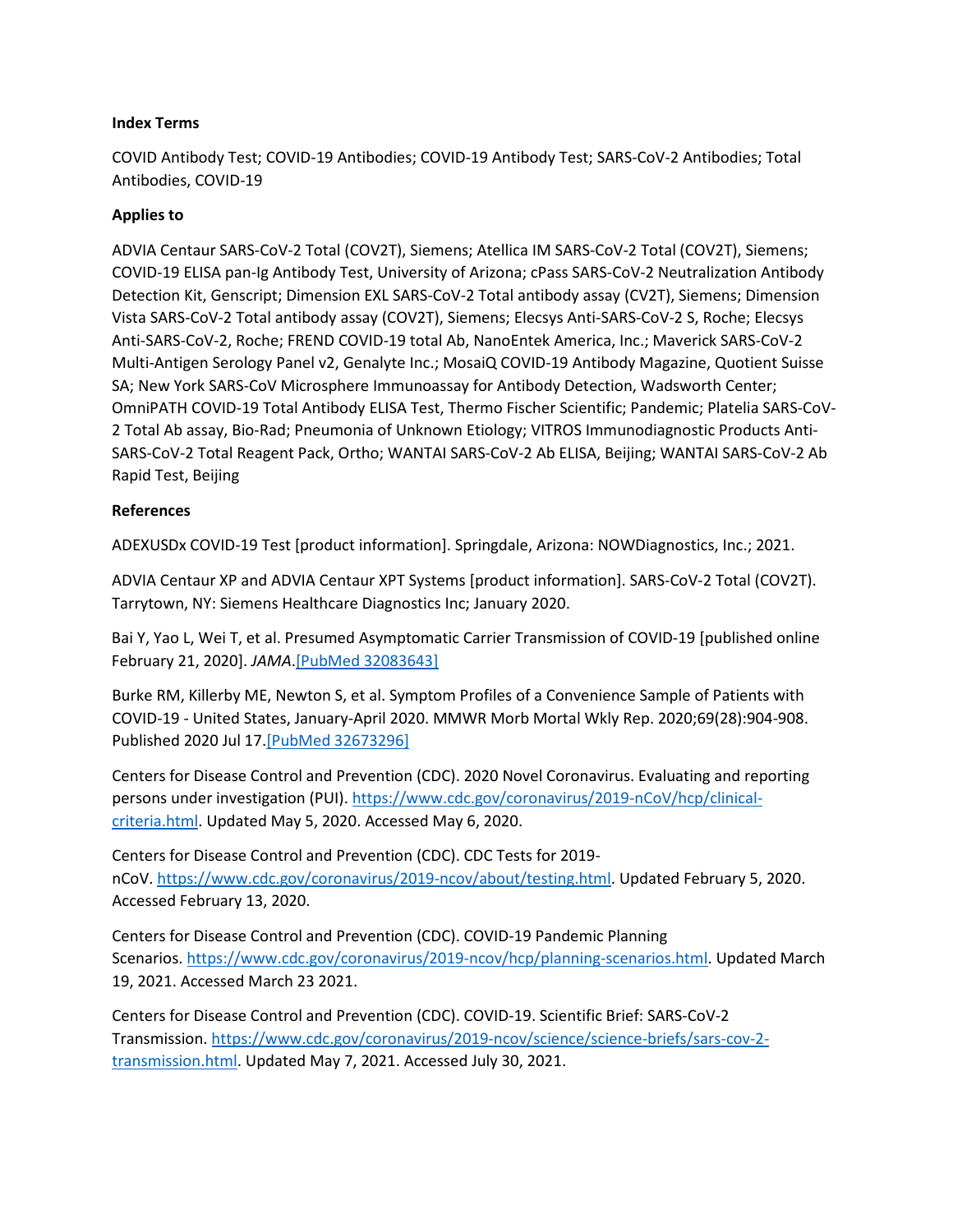Centers for Disease Control and Prevention (CDC). Interim Guidelines for COVID-19 Antibody Testing. [https://www.cdc.gov/coronavirus/2019-ncov/lab/resources/antibody-tests-guidelines.html.](https://www.cdc.gov/coronavirus/2019-ncov/lab/resources/antibody-tests-guidelines.html) Updated August 1, 2020. Accessed August 24, 2020.

Centers for Disease Control and Prevention (CDC). Overview of Testing for SARS-CoV-2 (COVID-19). [https://www.cdc.gov/coronavirus/2019-nCoV/hcp/clinical-criteria.html.](https://www.cdc.gov/coronavirus/2019-ncov/hcp/testing-overview.html) Updated June 14, 2021. Accessed June 18, 2021.

Centers for Disease Control and Prevention (CDC). Serology Testing for COVID-19. [https://www.cdc.gov/coronavirus/2019-ncov/lab/serology-testing.html.](https://www.cdc.gov/coronavirus/2019-ncov/lab/serology-testing.html) Accessed May 4, 2020.

Dan JM, Mateus J, Kato Y, Hastie KM, et al. Immunological memory to SARS-CoV-2 assessed for up to 8 months after infection. *Science*. 2021 Feb 5;371(6529):eabf4063. doi: 10.1126/science.abf4063. Epub 2021 Jan 6[.\[PubMed 33408181\]](https://www.ncbi.nlm.nih.gov/entrez/query.fcgi?cmd=Retrieve&db=pubmed&dopt=Abstract&list_uids=33408181)

Dimension EXL SARS-CoV-2 Total Antibody Assay (CV2T) [product information]. Newark, DE: Siemens; July 2020.

Elecsys Anti-SARS-CoV-2 [product information]. Indianapolis, IN: Roche Diagnostics; May 2020.

Hall V, Foulkes S, Charlett A, Atti A, Monk EJM, Simmons R, et al. Do antibody positive healthcare workers have lower SARS-CoV-2 infection rates than antibody negative healthcare workers? Large multicentre prospective cohort study (the SIREN study), England: June to November 2020. medRxiv. [https://www.medrxiv.org/content/10.1101/2021.01.13.21249642v1.](https://www.medrxiv.org/content/10.1101/2021.01.13.21249642v1) Published January 15, 2021.

Hanson KE, Caliendo AM, Arias CA, Englund JA, Hayden MK, Lee MJ, et al. Infectious Diseases Society of America Guidelines on the Diagnosis of COVID-19: Serologic Testing. Infectious Diseases Society of America (IDSA). 2020; Version 1.0.0. [https://www.idsociety.org/practice-guideline/covid-19-guideline](https://www.idsociety.org/practice-guideline/covid-19-guideline-serology/)[serology/.](https://www.idsociety.org/practice-guideline/covid-19-guideline-serology/) Accessed March 18, 2021.

Infectious Diseases Society of America (IDSA). IDSA Guidelines on the Diagnosis of COVID-19: Serologic Testing. [https://www.idsociety.org/practice-guideline/covid-19-guideline-serology/.](https://www.idsociety.org/practice-guideline/covid-19-guideline-serology/) Published August 18, 2020. Accessed September 14, 2020.

Li D, Jin M, Bao P, Zhao W, Zhang S. Clinical Characteristics and Results of Semen Tests Among Men With Coronavirus Disease 2019. *JAMA* Netw Open. 2020;3(5):e208292. Published 2020 May 1[.\[PubMed](https://www.ncbi.nlm.nih.gov/entrez/query.fcgi?cmd=Retrieve&db=pubmed&dopt=Abstract&list_uids=32379329)  [32379329\]](https://www.ncbi.nlm.nih.gov/entrez/query.fcgi?cmd=Retrieve&db=pubmed&dopt=Abstract&list_uids=32379329)

Li Q, Guan X, Wu P, et al. Early Transmission Dynamics in Wuhan, China, of Novel Coronavirus-Infected Pneumonia [published online January 29, 2020]. *N Engl J Med*.[\[PubMed 31995857\]](https://www.ncbi.nlm.nih.gov/entrez/query.fcgi?cmd=Retrieve&db=pubmed&dopt=Abstract&list_uids=31995857)

Li Z, Yi Y, Luo X, et al. Development and Clinical Application of A Rapid IgM-IgG Combined Antibody Test for SARS-CoV-2 Infection Diagnosis [published online February 27, 2020]. *J Med Virol*[.\[PubMed](https://www.ncbi.nlm.nih.gov/entrez/query.fcgi?cmd=Retrieve&db=pubmed&dopt=Abstract&list_uids=32104917)  [32104917\]](https://www.ncbi.nlm.nih.gov/entrez/query.fcgi?cmd=Retrieve&db=pubmed&dopt=Abstract&list_uids=32104917)

Lumley SF, O'Donnell D, Stoesser NE, Matthews PC, Howarth A, Hatch SB, et al; Oxford University Hospitals Staff Testing Group. Antibody Status and Incidence of SARS-CoV-2 Infection in Health Care Workers. N Engl J Med. 2021 Feb 11;384(6):533-540. doi: 10.1056/NEJMoa2034545. Epub 2020 Dec 23[.\[PubMed 33369366\]](https://www.ncbi.nlm.nih.gov/entrez/query.fcgi?cmd=Retrieve&db=pubmed&dopt=Abstract&list_uids=33369366)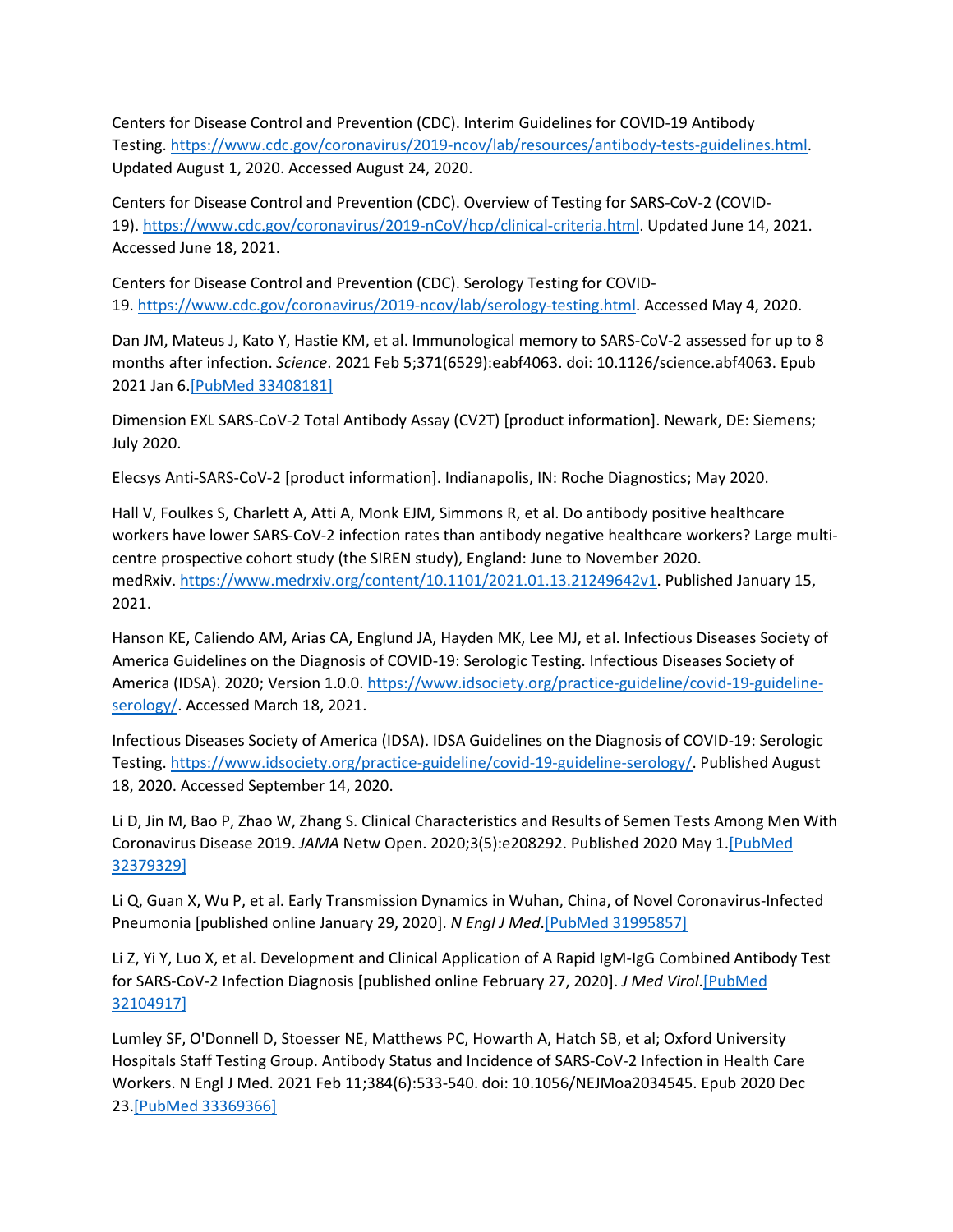Platelia SARS-CoV-2 Total Ab [product information]. Marnes-la-Coquette, France: Bio-Rad; April 2020.

QIAreach Anti-SARS-CoV-2 Total Test [product information]. Hilden Germany: Qiagen; February 2021. Accessed May 19, 2021.

Rijkers G, Murk JL, Wintermans B, et al. Differences in Antibody Kinetics and Functionality Between Severe and Mild Severe Acute Respiratory Syndrome Coronavirus 2 Infections. *J Infect Dis*. 2020 Sep 14;222(8):1265-1269. doi: 10.1093/infdis/jiaa463.[\[PubMed 32726417\]](https://www.ncbi.nlm.nih.gov/entrez/query.fcgi?cmd=Retrieve&db=pubmed&dopt=Abstract&list_uids=32726417)

Sethuraman N, Jeremiah SS, Ryo A. Interpreting Diagnostic Tests for SARS-CoV-2 [published online ahead of print, 2020 May 6]. *JAMA*. 2020;10.1001/jama.2020.8259.[\[PubMed 32374370\]](https://www.ncbi.nlm.nih.gov/entrez/query.fcgi?cmd=Retrieve&db=pubmed&dopt=Abstract&list_uids=32374370)

Shen S, Woo R. Coronavirus incubation could be as long as 27 days, Chinese provincial government say. *Reuters [\[online\]](https://www.reuters.com/article/us-china-health-incubation/coronavirus-incubation-could-be-as-long-as-27-days-chinese-provincial-government-says-idUSKCN20G06W)*. Published February 22, 2020. Accessed February 27, 2020.

US Food & Drug Administration (FDA). Beware of Fraudulent Coronavirus Tests, vaccines and Treatments. [https://www.fda.gov/consumers/consumer-updates/beware-fraudulent-coronavirus-tests](https://www.fda.gov/consumers/consumer-updates/beware-fraudulent-coronavirus-tests-vaccines-and-treatments?utm_campaign=FDA%20MedWatch%20-%20Fraudulent%20Coronavirus%20Tests%2C%20Vaccines%20and%20Treatments&utm_medium=email&utm_source=Eloqua)[vaccines-and-treatments?utm\\_campaign=FDA%20MedWatch%20-](https://www.fda.gov/consumers/consumer-updates/beware-fraudulent-coronavirus-tests-vaccines-and-treatments?utm_campaign=FDA%20MedWatch%20-%20Fraudulent%20Coronavirus%20Tests%2C%20Vaccines%20and%20Treatments&utm_medium=email&utm_source=Eloqua) [%20Fraudulent%20Coronavirus%20Tests%2C%20Vaccines%20and%20Treatments&utm\\_medium=email](https://www.fda.gov/consumers/consumer-updates/beware-fraudulent-coronavirus-tests-vaccines-and-treatments?utm_campaign=FDA%20MedWatch%20-%20Fraudulent%20Coronavirus%20Tests%2C%20Vaccines%20and%20Treatments&utm_medium=email&utm_source=Eloqua) [&utm\\_source=Eloqua.](https://www.fda.gov/consumers/consumer-updates/beware-fraudulent-coronavirus-tests-vaccines-and-treatments?utm_campaign=FDA%20MedWatch%20-%20Fraudulent%20Coronavirus%20Tests%2C%20Vaccines%20and%20Treatments&utm_medium=email&utm_source=Eloqua) Current November 20,2020. Accessed December 2, 2020.

US Food & Drug Administration (FDA). FDA Advises Against Use of SARS-CoV-2 Antibody Test Results to Evaluate Immunity or Protection From COVID-19, Including After Vaccination. [https://www.fda.gov/news-events/press-announcements/fda-brief-fda-advises-against](https://www.fda.gov/news-events/press-announcements/fda-brief-fda-advises-against-use-sars-cov-2-antibody-test-results-evaluate-immunity-or-protection)[use-sars-cov-2-antibody-test-results-evaluate-immunity-or-protection.](https://www.fda.gov/news-events/press-announcements/fda-brief-fda-advises-against-use-sars-cov-2-antibody-test-results-evaluate-immunity-or-protection) Published May 19, 2021. Accessed May 20, 2021.

US Food & Drug Administration (FDA). New York SARS-CoV Microsphere Immunoassay for Antibody Detection [EUA Summary]. <https://www.fda.gov/media/137541/download>. Accessed April 5, 2020.

US Food & Drug Administration (FDA). Stop Using Lepu Medical Technology SARS-CoV-2 Antigen and Leccurate Antibody Tests: FDA Safety Communication. [https://www.fda.gov/medical-devices/safety](https://www.fda.gov/medical-devices/safety-communications/stop-using-lepu-medical-technology-sars-cov-2-antigen-and-leccurate-antibody-tests-fda-safety)[communications/stop-using-lepu-medical-technology-sars-cov-2-antigen-and-leccurate-antibody-tests](https://www.fda.gov/medical-devices/safety-communications/stop-using-lepu-medical-technology-sars-cov-2-antigen-and-leccurate-antibody-tests-fda-safety)[fda-safety.](https://www.fda.gov/medical-devices/safety-communications/stop-using-lepu-medical-technology-sars-cov-2-antigen-and-leccurate-antibody-tests-fda-safety) Published May 28, 2021. Accessed June 3, 2021.

VITROS Immunodiagnostic Products Anti-SARS-CoV-2 Total Reagent Pack and VITROS Immunodiagnostic Products Anti-SARS-CoV-2 Total Calibrator (Version 2.0) [product information]. Rochester, NY: Ortho-Clinical Diagnostics, Inc; April 2020.

Wang C, Horby PW, Hayden FG, Gao GF. A novel coronavirus outbreak of global health concern [published online January 24, 2020] [published correction appears in Lancet January 29, 2020]. *Lancet*. 2020 Feb 15;395(10223):470-473[.\[PubMed 31986257\]](https://www.ncbi.nlm.nih.gov/entrez/query.fcgi?cmd=Retrieve&db=pubmed&dopt=Abstract&list_uids=31986257)

World Health Organization (WHO). Coronavirus disease 2019 (COVID-19). Situation reports. [https://www.who.int/emergencies/diseases/novel-coronavirus-2019/situation-reports/.](https://www.who.int/emergencies/diseases/novel-coronavirus-2019/situation-reports/) Updated March 21, 2022. Accessed March 22, 2022.

World Health Organization (WHO). Coronavirus disease (COVID-19) technical guidance: Laboratory testing for 2019-nCoV in humans. [https://www.who.int/emergencies/diseases/novel-coronavirus-](https://www.who.int/emergencies/diseases/novel-coronavirus-2019/technical-guidance/laboratory-guidance)[2019/technical-guidance/laboratory-guidance](https://www.who.int/emergencies/diseases/novel-coronavirus-2019/technical-guidance/laboratory-guidance). Updated February 7, 2020. Accessed February 13, 2020.